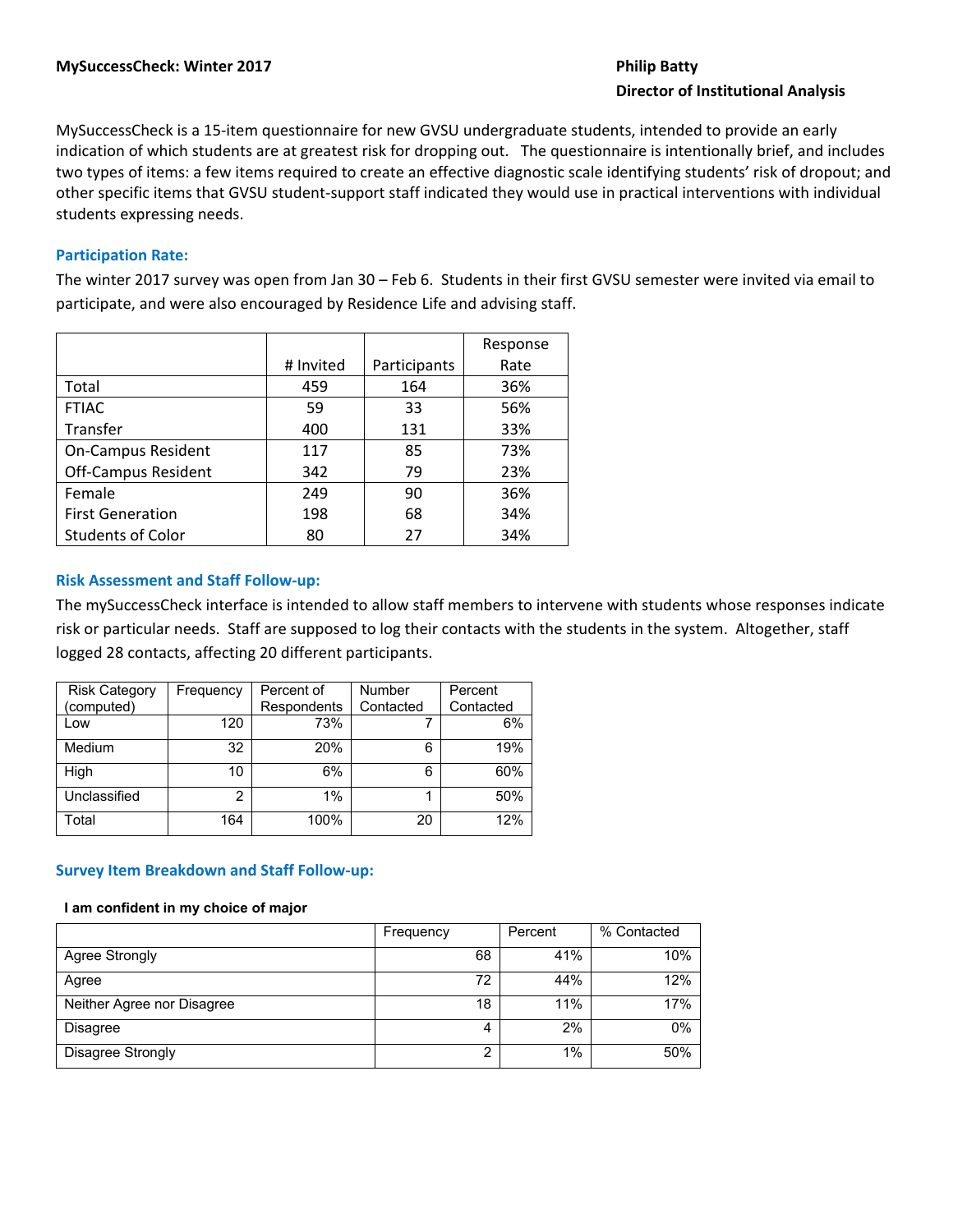# **I would like an advisor to contact me to discuss my major or career goals**

|                            | Frequency | Percent | % contacted |
|----------------------------|-----------|---------|-------------|
| Agree Strongly             | 31        | 19%     | 6%          |
| Agree                      | 48        | 29%     | 14%         |
| Neither Agree nor Disagree | 49        | 30%     | 16%         |
| <b>Disagree</b>            | 29        | 18%     | 7%          |
| Disagree Strongly          | 6         | 3%      | 17%         |

### **I have spoken to one or more of my professors outside of class**

|                            | Frequency | Percent | % contacted |
|----------------------------|-----------|---------|-------------|
| Agree Strongly             | 19        | 12%     | 21%         |
| Agree                      | 72        | 44%     | 4%          |
| Neither Agree nor Disagree | 21        | 13%     | 24%         |
| <b>Disagree</b>            | 41        | 25%     | 20%         |
| Disagree Strongly          | 9         | 6%      | 0%          |

# **If I need extra help to be successful in my coursework, I know where to go at GVSU to receive academic support**

|                            | Frequency | Percent | % contacted |
|----------------------------|-----------|---------|-------------|
| Agree Strongly             | 30        | 18%     | 13%         |
| Agree                      | 73        | 45%     | 12%         |
| Neither Agree nor Disagree | 20        | 12%     | 5%          |
| <b>Disagree</b>            | 35        | 21%     | 14%         |
| Disagree Strongly          | 5         | 3%      | 20%         |

# **I have friends at GVSU who I enjoy spending time with**

|                            | Frequency | Percent | % contacted |
|----------------------------|-----------|---------|-------------|
| Agree Strongly             | 39        | 24%     | 2%          |
| Agree                      | 42        | 26%     | 12%         |
| Neither Agree nor Disagree | 32        | 20%     | 19%         |
| <b>Disagree</b>            | 40        | 25%     | 20%         |
| Disagree Strongly          | ⇁         | 4%      | 0%          |

# **I am satisfied with my social life at GVSU**

|                            | Frequency | Percent | % contacted |
|----------------------------|-----------|---------|-------------|
| Agree Strongly             | 31        | 19%     | 6%          |
| Agree                      | 40        | 25%     | 15%         |
| Neither Agree nor Disagree | 56        | 35%     | 9%          |
| Disagree                   | 25        | 16%     | 24%         |
| Disagree Strongly          | ⇁         | 4%      | 0%          |

# **I plan to continue at GVSU next year (Fall 2017)**

|                            | Frequency | Percent | % contacted |
|----------------------------|-----------|---------|-------------|
| Agree Strongly             | 83        | 51%     | 8%          |
| Agree                      | 51        | 31%     | 10%         |
| Neither Agree nor Disagree | 21        | 13%     | 24%         |
| <b>Disagree</b>            | 6         | 4%      | 33%         |
| Disagree Strongly          | ◠         | 1%      | 50%         |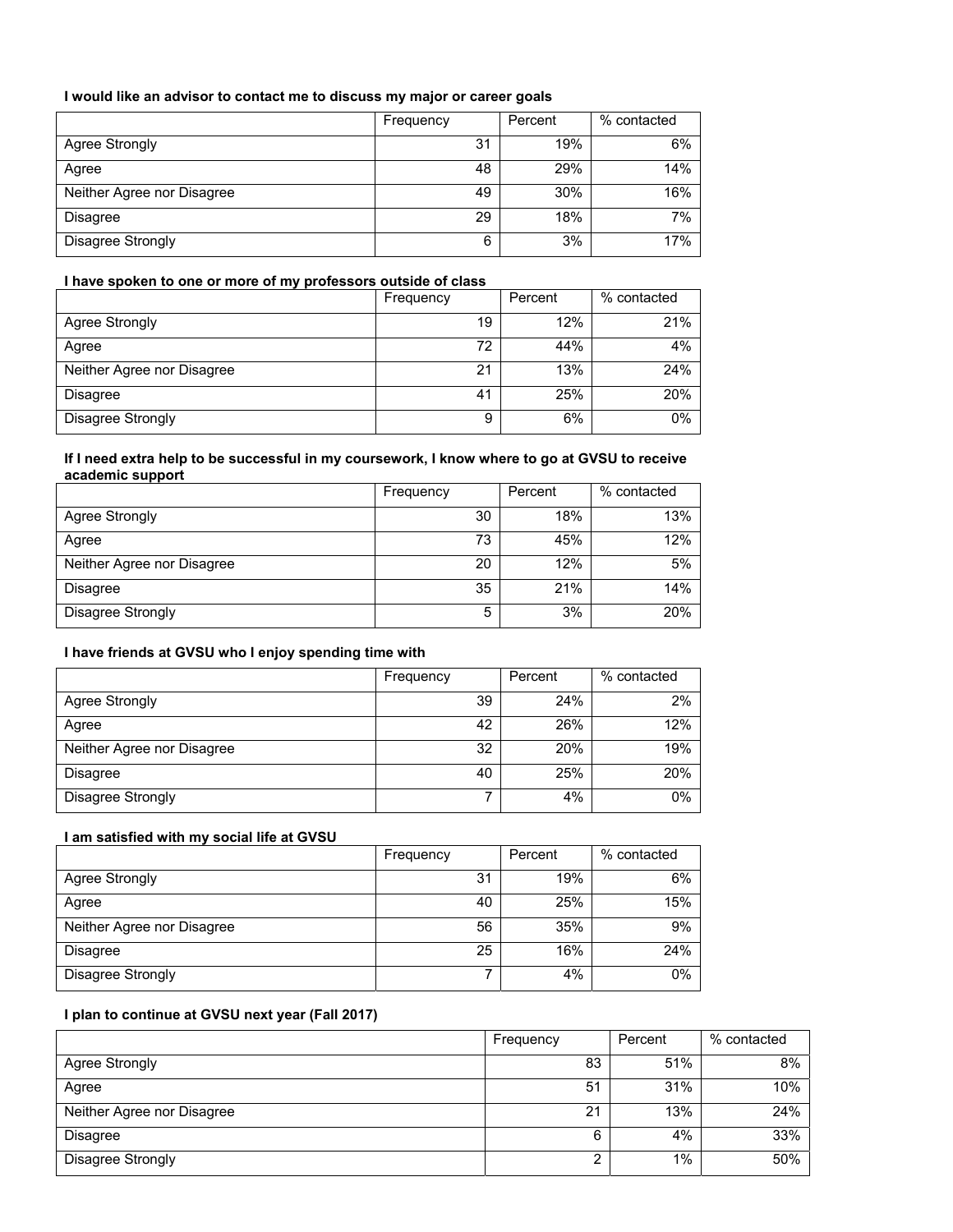| I feel like I belong at GVSU |           |         |             |  |
|------------------------------|-----------|---------|-------------|--|
|                              | Frequency | Percent | % contacted |  |
| Agree Strongly               | 47        | 29%     | 8%          |  |
| Agree                        | 58        | 36%     | 12%         |  |
| Neither Agree nor Disagree   | 43        | 27%     | 14%         |  |
| <b>Disagree</b>              | 11        | 7%      | 27%         |  |
| Disagree Strongly            |           | 0%      | 0%          |  |

### **In an average week (so far) how many hours do you spend studying and preparing for your courses?**

|              | Frequency | Percent | % contacted |
|--------------|-----------|---------|-------------|
| Less than 1  | 0         | 0%      |             |
| 1 to $5$     | 24        | 15%     | 17%         |
| 6 to 10      | 60        | 37%     | 7%          |
| 11 to 15     | 32        | 20%     | 12%         |
| 16 to 20     | 18        | 11%     | 11%         |
| 21 to 25     | 13        | 8%      | 15%         |
| 26 to 30     | 5         | 3%      | 20%         |
| 31 to 35     | 5         | 3%      | 20%         |
| 36 to 40     |           | $0\%$   | 0%          |
| More than 40 | 4         | 2%      | 50%         |

### **How many of your scheduled classes have you missed?**

|              | Frequency | Percent | % contacted |
|--------------|-----------|---------|-------------|
| None of them | 88        | 54%     | 9%          |
| One          | 32        | 20%     | 9%          |
| Two          | 30        | 18%     | 17%         |
| 3 to 5       | 11        | 7%      | 27%         |
| 6 or More    |           | $0\%$   | 0%          |
| I Don't Know |           | 0%      | 0%          |

#### **Many new students report feeling homesick in the initial weeks of college. Do you feel like homesickness is affecting your daily life at GVSU? (Choose the answer that is closest to how you feel.)**

|                                                         | Frequency | Percent | % contacted |
|---------------------------------------------------------|-----------|---------|-------------|
| I'm not homesick                                        | 110       | 67%     | 9%          |
| Homesickness is not really bothering me much            | 36        | 22%     | 14%         |
| I feel homesick most days but it's getting better       | 11        | 7%      | 9%          |
| Homesickness is making it difficult to do my class work | 6         | 4%      | 50%         |
| I regret moving away from home                          |           | 0%      | 100%        |

#### **Do you still need to purchase textbooks for any of your classes this semester?**

|     | Frequency | Percent | % contacted |
|-----|-----------|---------|-------------|
| No  | 145       | 91%     | 12%         |
| Yes | 15        | 9%      | 20%         |